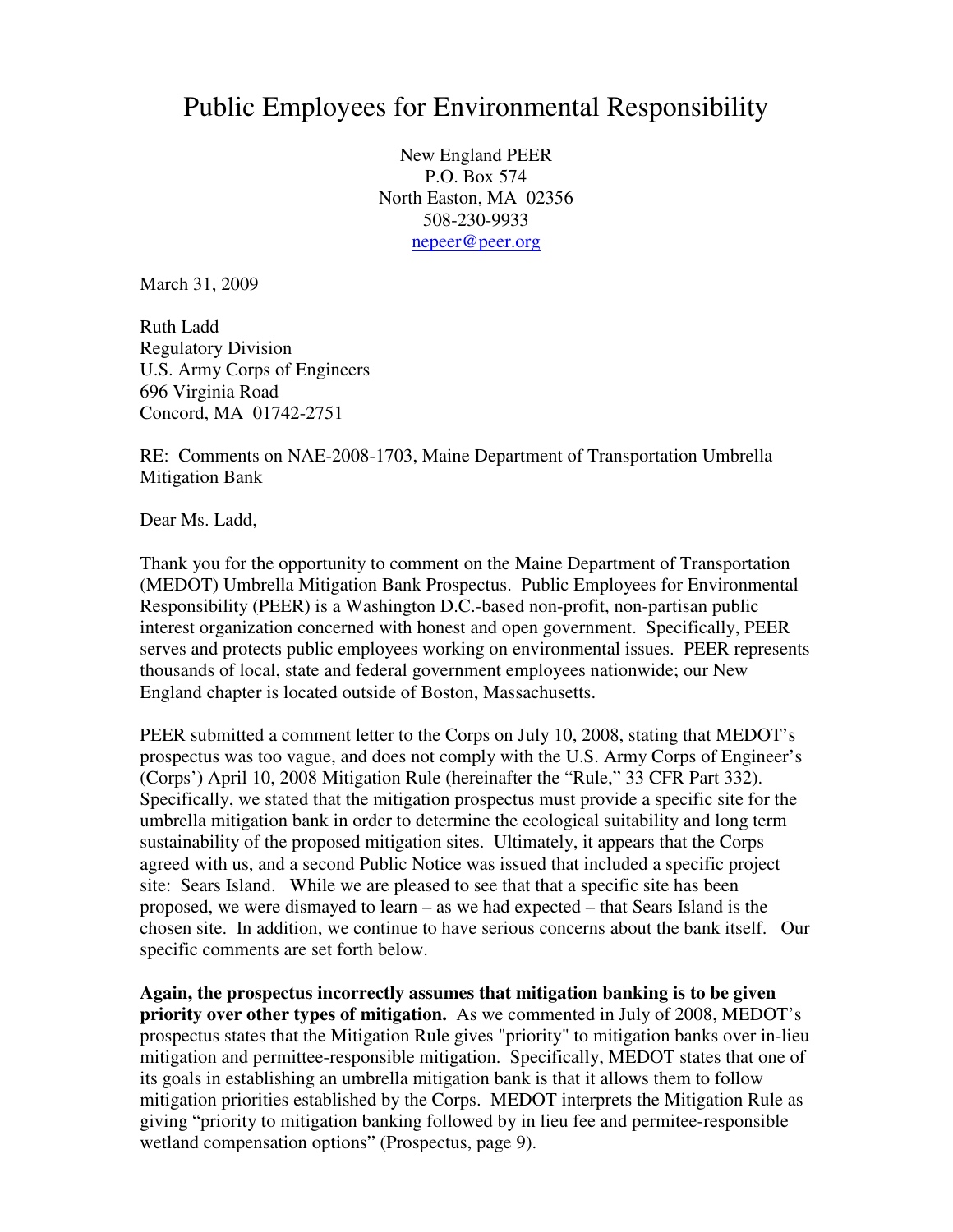This interpretation of the Rule is incorrect. The Rule simply establishes criteria and standards for *all* types of compensatory mitigation. The district engineer is given discretion as to which type of compensatory mitigation has the most likelihood for success, and what is environmentally preferable. The Rule states that the district engineer should give preference to a mitigation bank only when permitted impacts are located within the service area of an approved mitigation bank, and the bank has the appropriate number and type of credits already available (Part 332.3(b)(2)). Moreover, the Rule states that the district engineer should give in-lieu fee programs preference when the in-lieu fee program has released credits available from a specific approved in-lieu fee project, or give permittee-responsible mitigation preference when the project would restore an outstanding resource. Therefore, any preference to the type of mitigation used is case by case, and not an overall preference for mitigation banks. The prospectus should be changed to reflect this.

**Concept of reserving land on Sears Island for port is flawed.** Page 6 of the Prospectus states that 330 acres of the island would be reserved "for port development." MEDOT does not discuss how this proposed port development would impact the mitigation portion of the island. However, given the nature of ports, with emissions, noise, lights, vibrations, and habitat fragmentation, it is likely that development of a port on Sears Island would render much of the mitigation bank unusable.

Moreover, in Table 2 on page 7 of the Prospectus, MEDOT lists projects "potentially requiring mitigation," which would presumably draw from the proposed Sears Island mitigation bank. Included in this Table is the proposed port development on Sears Island. As stated above, preserving the remaining portion of Sears Island would not be adequate mitigation for destroying acres of wetlands and marine habitat elsewhere on the island.

**MEDOT seems to be ignoring the history of Sears Island.** MEDOT is either glossing over the true history of Sears Island, or deliberately misleading readers who are not familiar with it. First, on page 18 of the Prospectus, MEDOT states that "MaineDOT constructed an access road to a proposed port location on Sears Island, but following minor site work, the proposal was withdrawn in early 1996 under a cloud of controversy." The so-called "minor site work" included 10 acres of illegal wetlands fill which resulted in a criminal investigation by the U.S. EPA, and an ultimate civil settlement, including the suspension of one of MEDOT's consultants. But for MEDOT's illegal work on the island, this proposal to build a port may not be before us today. Moreover, page 7 of the Prospectus states that the "pristine, undeveloped" land in the area of the upper bay "provides opportunity for a number of intensive land uses," and a port on Sears Island "remains a viable proposal." The primary reason that MEDOT withdrew the port proposal from consideration in 1996 was that the federal resource agencies indicated that it would be difficult, if not impossible, to issue a permit for a port on Sears Island. Today, 13 years later, it is still no easier to mitigate for impacts to eel grass, and habitats similar to those provided by the Sears Island wetlands are even harder to find. Therefore, far from being a "viable proposal," a port on Sears Island seems to be impossibility. We also note that MEDOT appears to be relying on a 1994 report on the resources of Sears Island – these data must be updated.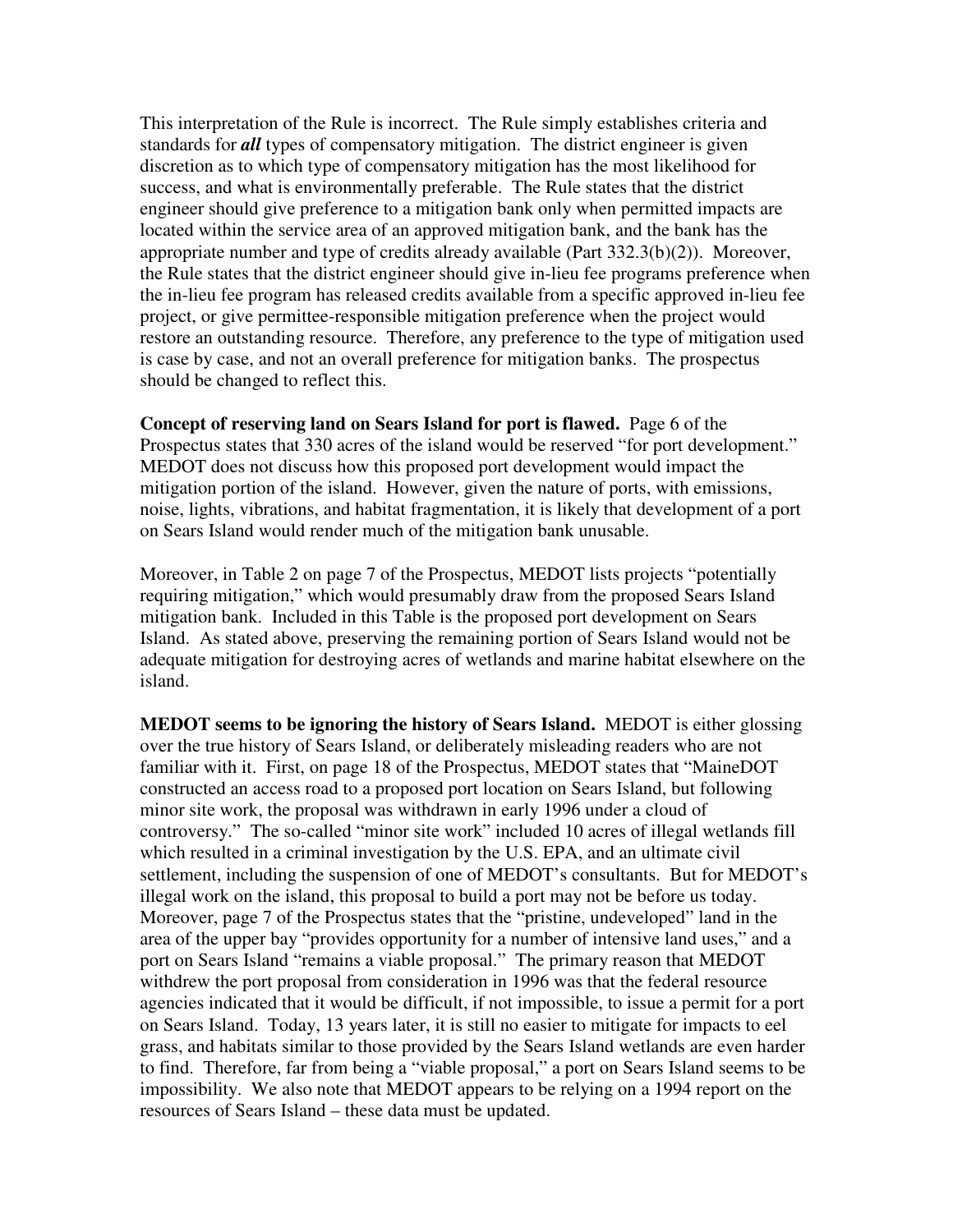**MEDOT's goal of "compensating in advance" is unclear.** MEDOT's prospectus (page 9) also states one of its goals is to "compensate in advance" for wetland losses. This will only occur if the mitigation bank is in place and functioning before the wetlands alteration occurs, and it is not clear from the prospectus that this will be the case. In other words, the prospectus is so vague that it is impossible to tell whether this goal will be met with this proposed umbrella mitigation bank.

**Sears Island is not a reasonable place for a mitigation bank**. Page 9 of the Prospectus states "…there are few wetland restoration and/or enhancement opportunities available" on Sears Island. Page 18 states that there is a ¼ acre of restoration opportunity at the Sear's Family Summer Cottage Site, and restoration expansion opportunities of 1/8 acre near the existing restoration site, and a possible 2 acre creation site. Therefore, most of the bank would be for preservation. Given the federal agencies preference for restoration over preservation, this is not a tenable mitigation bank site.

MEDOT also states that the primary objective of the proposed bank is to "protect the richness and diversity of the preservation area, while allowing for uses such as recreation and education in a manner that leaves no footprint on sensitive environments or wildlife species." While this is a noble goal, it is completely contrary to the idea of using 330 acres of the island for a port development. The port would result in a huge footprint and disastrous impact on the wildlife and habitat of the rest of Sears Island.

**As PEER stated in our last letter, there is no evidence that MEDOT has the qualifications to adequately construct and sponsor a bank**. Wetland mitigation is difficult, and more often than not, it fails. In fact, in 2003, the Corps studied the success o wetland mitigation throughout New England, and found that only 17% of the sites examined were considered to be adequate functional replacements of the wetlands filled (Success of Corps-Required Wetland Mitigation in New England, April 3, 2003, page 11; http://www.nae.usace.army.mil/reg/wholereport.pdf). MEDOT states in its prospectus that it has "built some 95+ [wetland mitigation] sites" over 25 years, but the prospectus gives no indication of how successful those 95+ sites were. Constructing wetland mitigation sites is not the same thing as replacing wetlands functions and values.

In fact, PEER examined Corps monitoring reports for a variety of MEDOT mitigation sites, and found the following:

- Inspection of Royal River Site and Mosquito Brook Site; New Gloucester, ME; Permit No. 200201653, June 27, 2007 found no executed restrictive covenant for one of the sites, non-native trees mistakenly planted, thickness of tree stands was below what was required, parts of the stream bank were undermined and slumping, fish in created vernal pools, and damage from illegal vehicular use.
- Inspection of South Bog Stream Site for Phillips & Madrid Route 4, Maine DOT, Phillips, ME; Permit No. 2005-471, May 13, 2008 found width to depth ratios in stream pools off, variable number of pools over the years, and only "partial compensation" for what was destroyed.
- Inspection of Scarborough Connector Project, Scarborough, ME, 198800820, April 3, 2000 found invasive plants and ATV use.
- Inspection of Topsham Fair Site, Topsham, ME, 199100575, May 22, 2001 found erosion problems, low organics in soil, and wetlands reduced by 5200 sf.